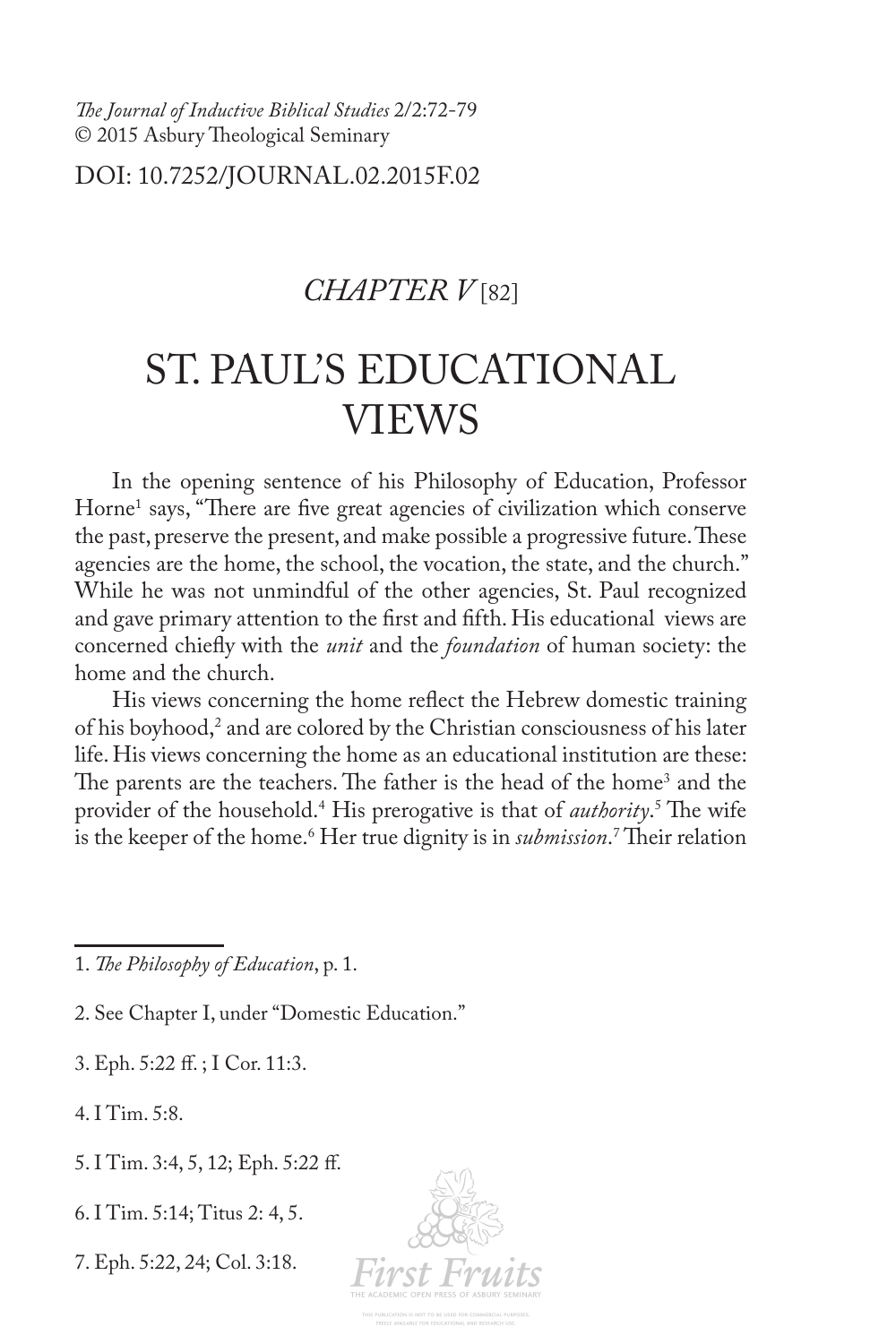to each other should be atmosphered by love, $^{\rm 8}$  prayer, $^{\rm 9}$  and purity, $^{\rm 10}$  and be characterized consequently by reverence, sanctity, and intimacy:

> [83] "Therefore shall a man leave father and mother and cleave to his wife, and the pair shall be one fesh; this is a profound symbol, I mean as regards Christ and the Church." (Eph. 5:31, 32.)

So St. Paul relates the unit and the foundation of human society to each other. The one is a symbol of the other.

Children are a holy possession.<sup>11</sup>The aim of instruction in the home is obedience.<sup>12</sup> Children are to honor their parents, according to the law.<sup>13</sup> The method of instruction in the home is "discipline" and "admonition."<sup>14</sup> The attitude of the teacher to the pupil in the home is "forbearance."<sup>15</sup> The content of instruction in the home is religion, and the subject-matter "the sacred writings that can impart saving wisdom by faith in Christ Jesus."<sup>16</sup> The result of instruction in the home, thus indicated, should be "faith." $17$ A typical ideal and product of such Christian domestic education was Timothy, "the gentle boy of Lystra,"<sup>18</sup> who grew up to be a man of good

9. I Cor. 7:5.

10. Heb. 13:4 *et al*. Actual quotations in this chapter are from Mofatt's tr. unless otherwise specifed.

11. I Cor. 7:14.

12. Eph. 6:1; Col. 3:20; cf. Prov. 6:20; 23:22; Ecclesiasticus 7:24 f.

13. Eph. 6:2. Cf. Exod. 20:12; Deut. 5:16.

14. *I.e.*, educated them, bring them up, developing all their powers by the instruction and admonition of the Lord.

15. Eph. 6:4.

16. II Tim. 3:15; cf. Psalm 119:98 f.

17. I Tim 1:5.

18. Burrell, *Paul's Companions*, p. 51 f.

<sup>8.</sup> Eph. 5:28.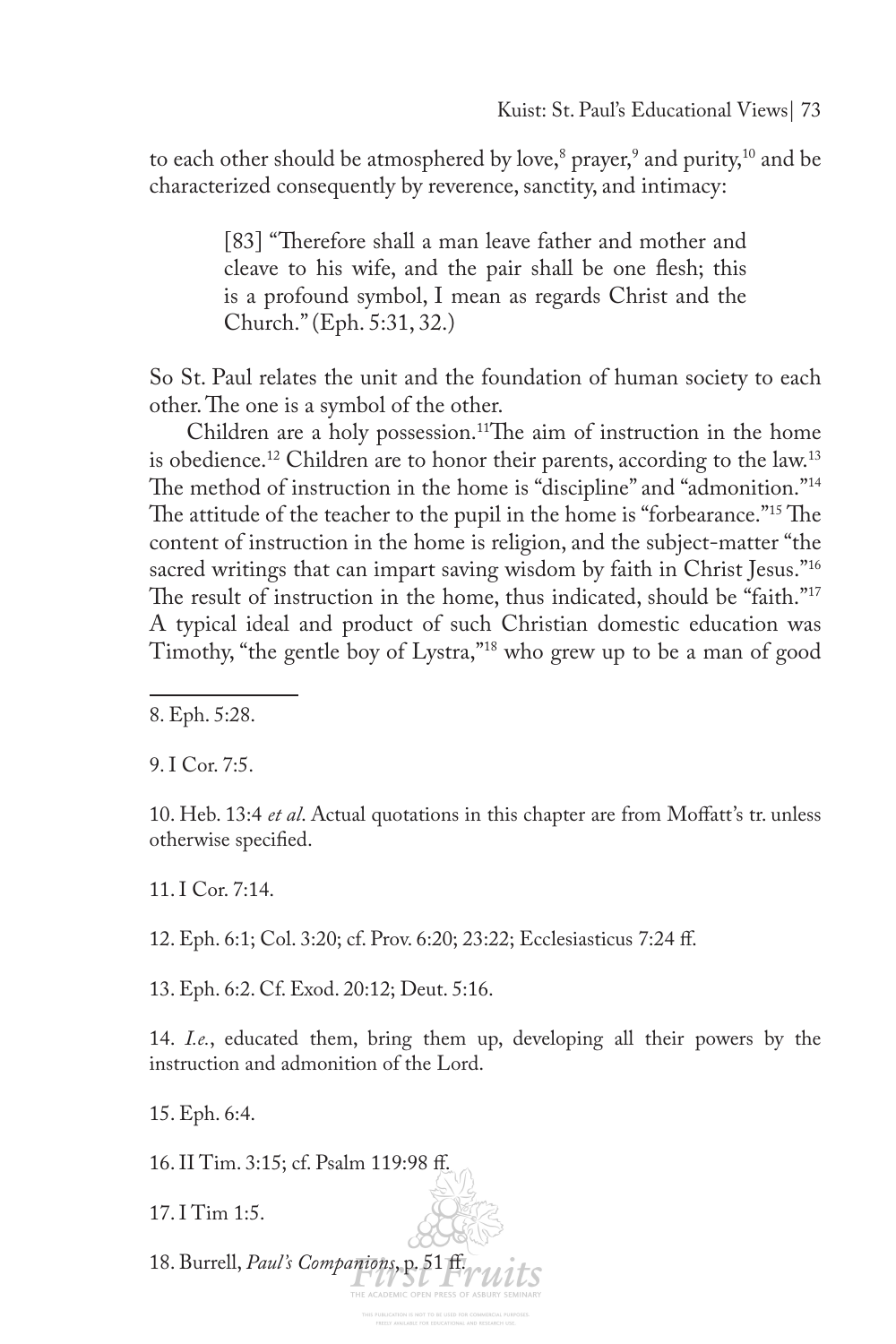reputation,<sup>19</sup> a fellow-worker<sup>20</sup> and collaborator<sup>21</sup> with Paul, and a trusted teacher $22$ 

In fundamental agreement with the Hebrew conception that child nature is irresponsible, foolish and rebellious,<sup>23</sup>Paul considered discipline to be the best means of training the child's will and rightly ordering his life.24 He applied this idea of human [84] nature to life itself and used his own personal experience as a concrete illustration of it. Taking up the pronouncement of the Psalmist:<sup>25</sup> "There is none righteous, no, not one... There is none that doeth good, no not so much as one," he interprets his own experience with great intensity of feeling, when he cries:

> "I cannot understand my own actions; I do not act as I want to act: on the contrary, I do what I detest … . For in me (that is, in my fesh) no good dwells, I know; the wish is there, but not the power of doing what is right. I cannot be good as I want to be, and I do wrong against my wishes…So this is my experience of the Law: I want to do what is right, but wrong is all I can manage." (Rom. 7:15, 18, 19.)

The Apostle therefore considered life to be an educative, disciplinary process, and experience one's own best teacher. His view of "nature" was expressed later in that conception of child nature known as *Nativism*, 26 a view held by Franke, Palmer, Graser and Schmidt, as over against Rousseau's *Empiricism*: "All is good as it comes from the hand of the Creator; all

19. Acts 16:2.

20. Rom. 16:21.

21. II Cor. 1:1; Phil. 1:1; Col. 1:1; I Thess. 1:1; II Thess. 1:1; Philemon 1:1.

22. I Cor. 4:17; I Cor. 16:10, 11.

23. See Chapter I, on Domestic Education, beginning Note 102, and cf. Prov. 22:15; 13:24; 23:14.

24. Beside passages referred to above, see also Gal. 4:1, 2.

25. Psalm 14:1 f., Psalm 53:1 f., quoted in Rom. 3:10-12.

26. Notes on a lecture by Prof. Paul R. Radosavljevich of New York University, Oct. 18, 1920.First Fruits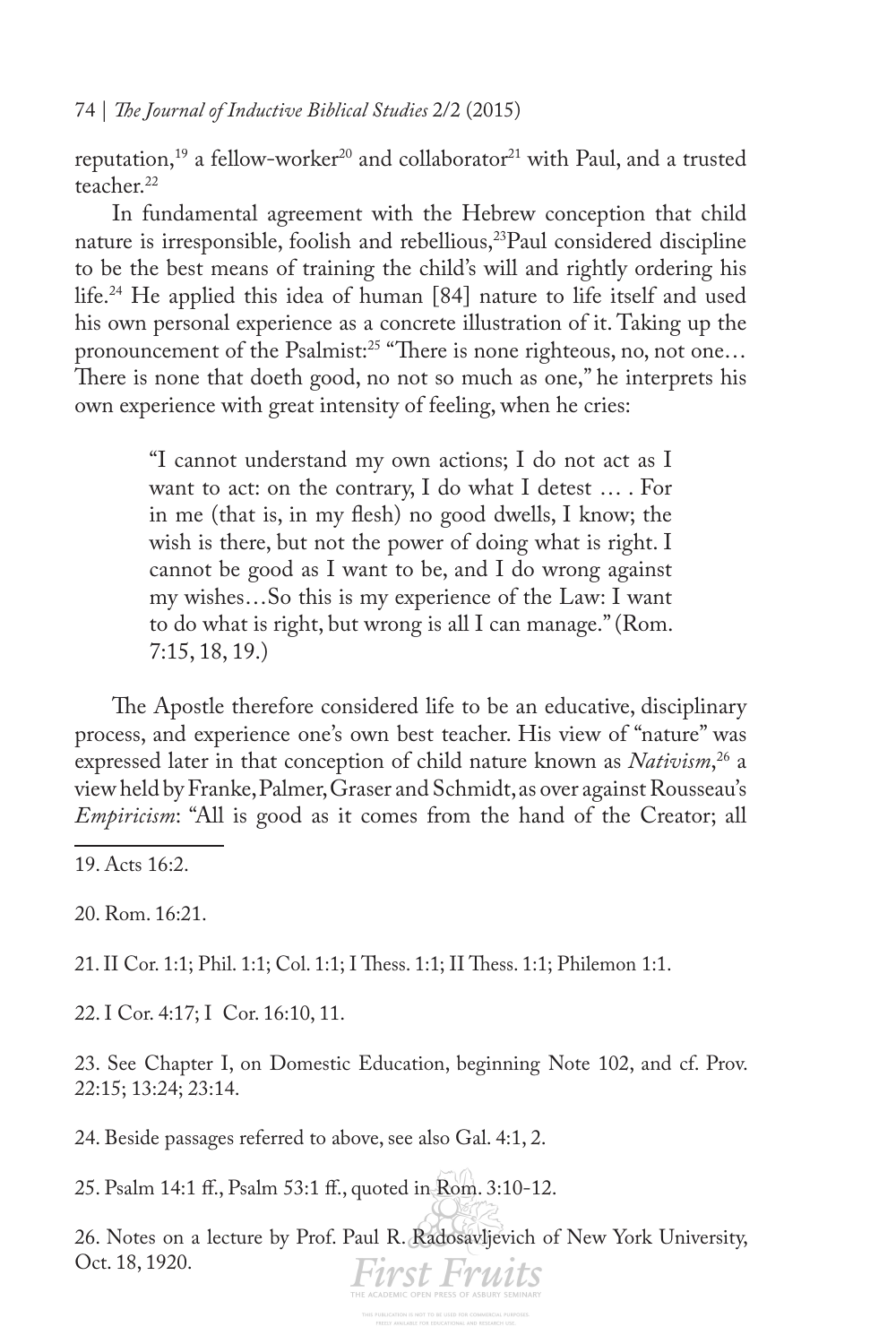degenerates under the hands of man";27 and contrary also to the *Genetism26* of Meumann and Wundt, namely, that the child does not inherit good or bad traits, but only general tendencies which can be developed either way.

The Apostle has less to say concerning the school, the vocation, and the state. Yet this is in keeping with his habit of subordinating everything to his chief aim. What he has to say about the school is rather about teachers, and what he says about teachers is negative, *i.e.*, he characterizes "teachers [85] so-called," "teachers who are not teachers" –as such individuals who pose as teachers, yet who lack understanding, clarity of thought, and are interested rather in dark speculations than in reasonable things:

> "Warn certain individuals against teaching novelties, and studying myths and interminable genealogies; such studies bear upon speculation rather than on the divine order which belongs to faith. Whereas the aim of the Christian discipline is the love that springs from a pure heart, from a good conscience, and from a sincere faith. Certain individuals have failed here by turning to empty argument; doctors of the Law is what they want to be, but they have no idea either of the meaning of the words they use or of the themes on which they harp." (I Tim. 1:3-7.)

Neither is Paul silent concerning the vocation. He expresses himself here chiefy with the relation of "employer" and "employee." In Mofatt's translation such words as these are used to express the relationship Paul says ought to exist between them: Without courting human favor,<sup>28</sup> reverence,<sup>28</sup> good will,<sup>28</sup> singleness of heart,<sup>28</sup> justice,<sup>29</sup> fairness, <sup>29</sup> impartiality,<sup>29</sup> modesty,<sup>30</sup> gentleness,<sup>30</sup> forbearance,<sup>30</sup> patience.<sup>30</sup> What an ideal for modern industrial relations! To which also may be added:

> "If it is practical service, let us mind our service; the teacher must mind his teaching; the speaker his words of counsel; the contributor must be liberal, the superintendent must be in earnest, the sick visitor must be cheerful." (Rom. 12: 7, 8).

28. Eph. 6:5-9.

29. Col. 3:22-25; 4:1.

30. Eph. 4:1, 2.



<sup>27.</sup> First sentence of the "Emile."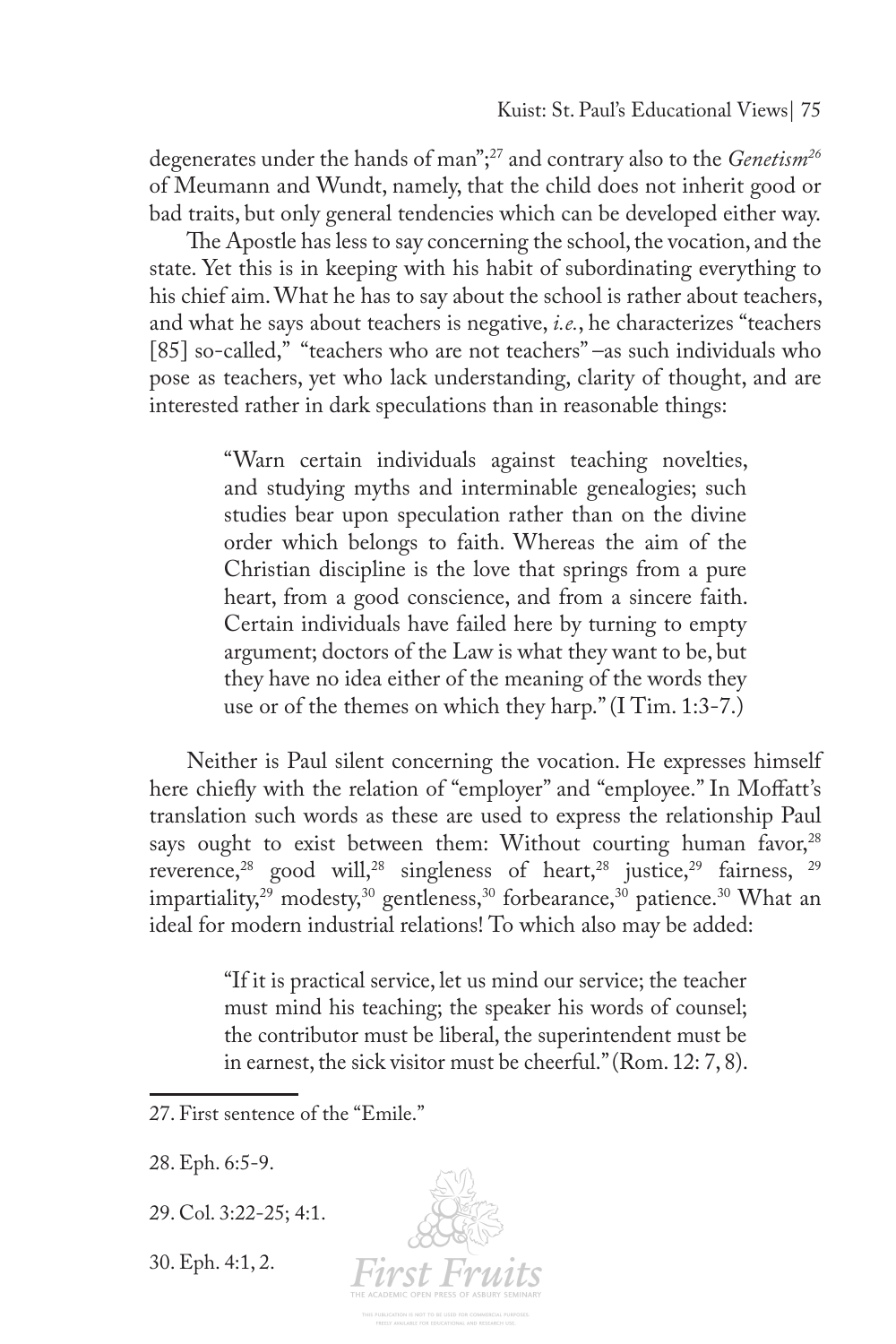and

"Every one must remain in the condition of life where he was called. You were a slave when you were called? [86] Never mind. Of course, if you do fnd it possible to get free, you had better avail yourself of the opportunity…Brothers, every one must remain with God in the condition of life where he was called." (I Cor. 7:21-24.)

St. Paul recognized and taught that each man must learn to perform his particular function in society well, and that in the performing of that function, as he enters into the lives of others, he must learn to give and take as has been described, if he would live the complete life.

Three brief statements $31$  suggest Paul's idea of the relation of the individual to the state, which may be summarized as follows:

1. Civil obedience is a duty:

"Every subject must obey the government-authorities." (Rom 13:1.)

2. Civil authority derives its source and sanction from God himself:

"No authority exists apart from God; the existing authorities have been constituted by God." (Rom. 13:1.)

3. Resistance of and rebellion against civil authority are inexpedient and morally wrong:

> "Any one who resists authority is opposing the divine order, and the opposition may bring judgment upon themselves…You must be obedient as a matter of conscience." (Rom. 13:3, 5.)

4. The Magistrate is God's servant for the sake of justice to all:

 $[87]$  "The Magistrate is God's servant for your benefit,... and for the infiction of the Divine vengeance upon evildoers." (Rom. 13:4.)

31. Rom. 13:1-7; I Tim. 2:1, 2; Titr3:1 Fruits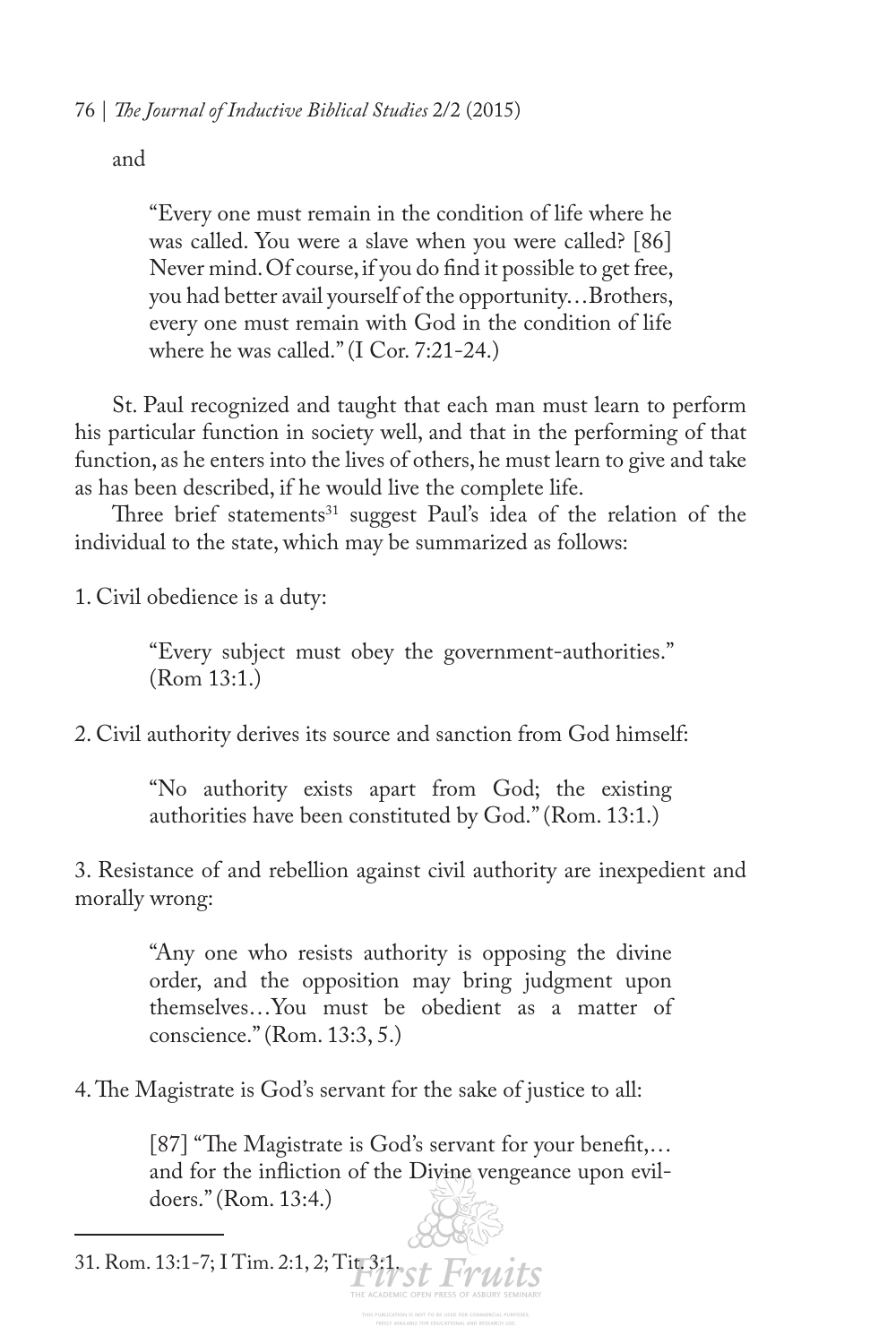5. The four specifications of civil obedience are the payment of tribute, taxes, respect, and honor, each to whom it is due:

"Pay to them all their respective dues, tribute to one, taxes to another, respect to this man, honor to that." (Rom. 13:7.)

It is to be noted in the light of the above that he neither recommends nor condemns any particular form of government, but has so framed his language that it is applicable to any or every form. He seems to say nothing concerning patriotism; and yet in a true sense he does, for the law-abiding citizen is really the loftiest patriot, especially so if he follows the Apostle's injunction:

> "Well, my very frst counsel is that supplications, prayers, petitions, and thanksgiving, are to be offered for all men for kings and all in authority, that we may lead a tranquil life in all piety and gravity." (I Tim. 2:1.)

St. Paul's view of the church as an educational institution was of course only part of his conception of the mission of the church in the world. Our present interest is limited by this viewpoint. The Apostle taught that the church is a divinely appointed and animated organism in the world to perform a spiritual service for the world, even as the state is a Godappointed agency to administer justice in the world. "The state and the church," according to Paul, "each have a place in the world. If God's appointed and established order is preserved [88] neither will invade the function of the other."32

The educational mission of the church in the world is that of instruction and enlightenment:

> "In the church I would rather say fve words with my own mind for the instruction of other people, than ten thousand words in a 'tongue.'" (I Cor. 14:19.)

> "I was called…to enlighten all men upon the new order of that divine secret which God the Creator of all concealed from eternity—intending to let the full sweep of the divine wisdom be disclosed now by the church to the angelic

32. Stifler, *The Epistle to the Romans*, pp. 232, 233.<br>THE ACADEMIC OPEN PRESS OF ASBUR SEMINARY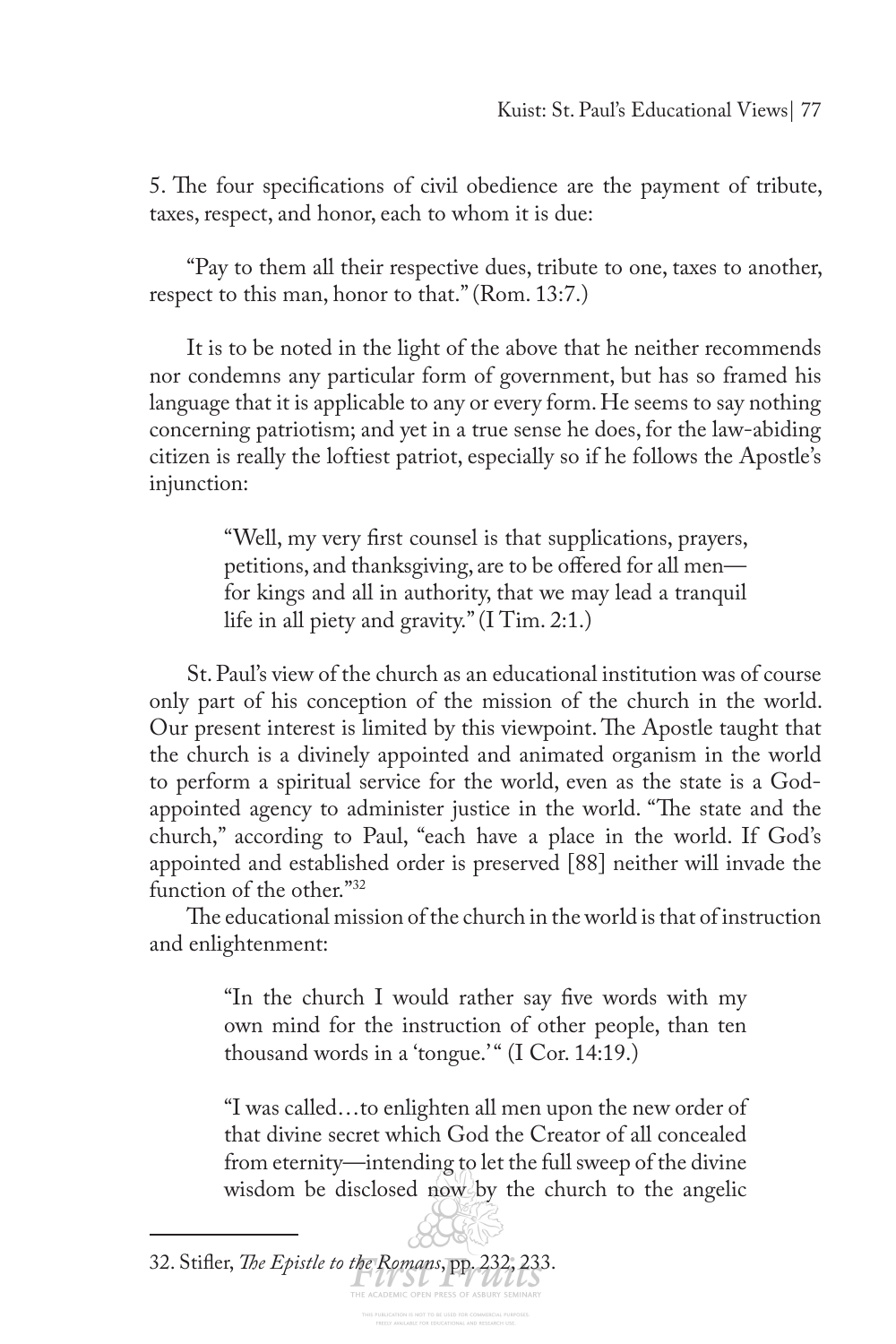Rulers and Authorities in the heavenly sphere, in terms of the eternal purpose which he has realized in Christ Jesus our Lord, through whom, as we have faith in him, we enjoy our confdence of free access." (Eph. 3:7, 9, 12.)

For this function of instruction and enlightenment leaders who are qualified and equipped as teachers are appointed in the church. The educative purpose and mission of these teachers as fully described in the previous chapter is to call out the whole man to complete living, in the supreme adjustment of his personal relation to God and man.

May we say that in his attitude toward women teachers, Paul was (as Lowell says of every man) "a prisoner of his date"?<sup>33</sup> The following statements suggest his attitude:

> "A woman must listen quietly in church and be perfectly submissive; I allow no woman to teach or dictate to men, she must keep quiet." (I Tim. 2:11, 12.)

> "As is the rule in all churches of the saints, women must keep quiet at gatherings of the church. They are [89] not allowed to speak; they must take a subordinate place, as the Law enjoins. If they want any information, let them ask their husbands at home. It is disgraceful for a woman to speak in church. You challenge this rule? Pray did God's word start from you? Are you the only people it has reached?" (I Cor. 14:33-36.)

It is quite plain from the foregoing that Paul considered woman's sphere to be the home. It was here that she might exercise an educative infuence among those of her own household. Leaders and teachers in the church were to be men, and the place of the church as an educational infuence in the world was to instruct and enlighten men of righteousness.

33. No woman was permitted to teach in Hebrew schools or synagogues. See, Monroe, *Cyclopædia of Education*, article on Jewish Education, and Güdemann, article on Education, in *Jewish Encyclopædia*.